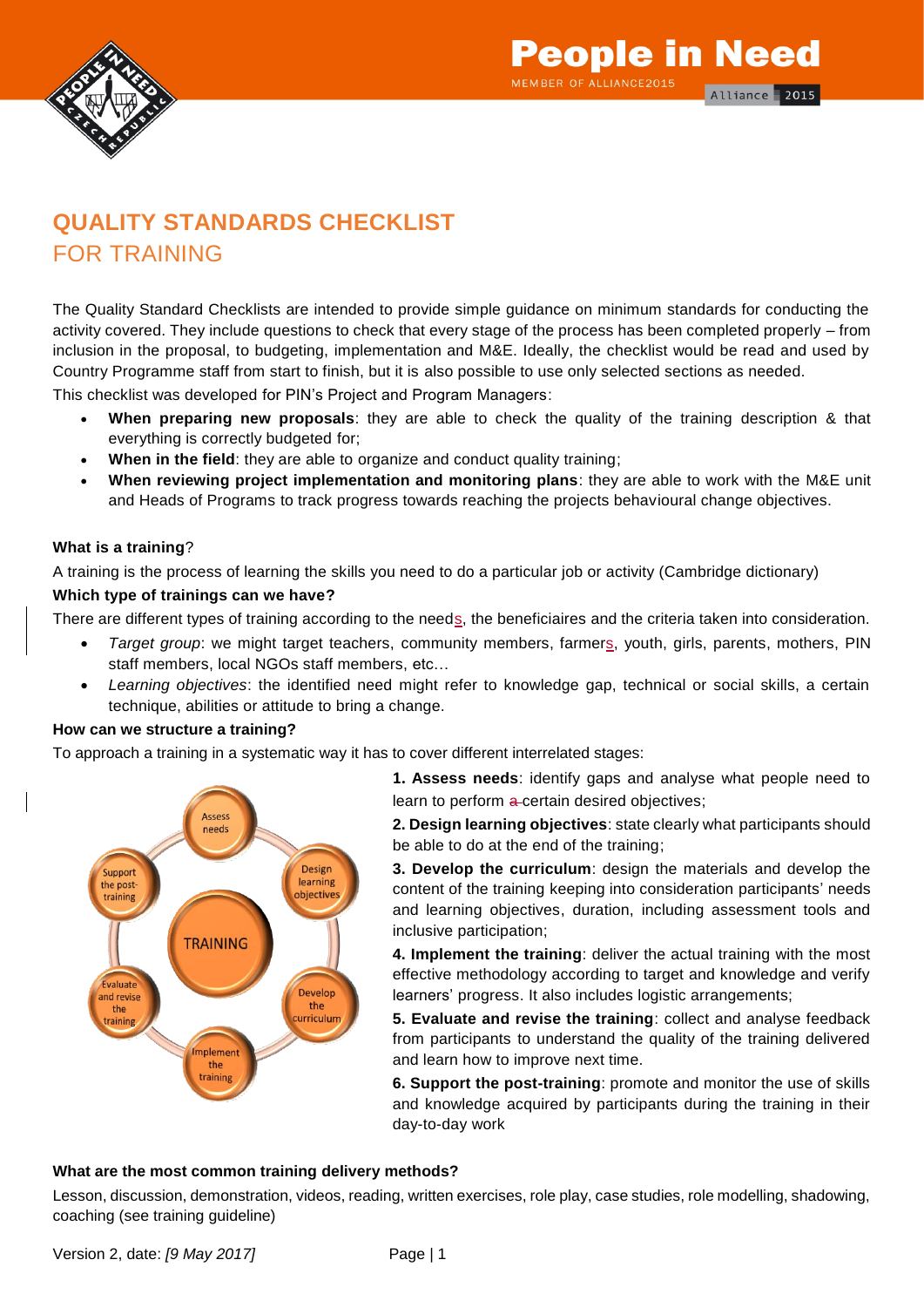



#### **Note: we remember 20% of what we hear, 40% of what we see, and 80% of things we do**

|                |                                                                                                                                                                                                                                                | <b>YES</b>  |             | NO N/A            |
|----------------|------------------------------------------------------------------------------------------------------------------------------------------------------------------------------------------------------------------------------------------------|-------------|-------------|-------------------|
|                | <b>PROPOSAL WRITING</b>                                                                                                                                                                                                                        |             |             |                   |
| 1              | Are all necessary trainings mentioned in the proposal?                                                                                                                                                                                         | Y           | $\mathbb N$ | N/A               |
| $\overline{2}$ | Is it clearly justified why each training is needed and what do we want to achieve?                                                                                                                                                            | Y           | N           | N/A               |
| 3              | Are the trainings properly described in terms of target group, geographical area,<br>duration, frequency, learning objectives, number of participants, and selection of<br>participants?                                                       | Y           | N.          | N/A               |
| 4              | Are the training activities clearly connected in the description to an outcome/expected<br>result in the logic of the intervention?                                                                                                            | Y           | N           | N/A               |
| 5              | Are the trainings included in the work plan?                                                                                                                                                                                                   | Y           | N           | N/A               |
| 6              | Is it stated how will the trainer be selected and when necessary trained?                                                                                                                                                                      | Y           | N           | N/A               |
|                | <b>LOGFRAME PREPARATION</b>                                                                                                                                                                                                                    |             |             |                   |
| 1              | When relevant, have you included indicators at output level on # of trained people?                                                                                                                                                            | Y           | N           | N/A               |
| 2              | When applicable, have you included an indicator on number or % of participants who<br>successfully completed a training program? (Global indicator for education on teacher<br>training)                                                       | Y           | N           | N/A               |
| 3              | When applicable, have you included an indicator on whether skills learnt in training are<br>in use in day-to-day work (i.e. for teachers, are they using competencies learnt in the<br>classroom?. (Global indicator for education on teacher) | Y           | $\mathbb N$ | N/A               |
|                | <b>BUDGET PREPARATION</b>                                                                                                                                                                                                                      |             |             |                   |
| 1              | If needed, have you included external trainer's fees?                                                                                                                                                                                          | Y           | N           | N/A               |
| $\overline{2}$ | If needed, have you included accommodation and transportation cost of<br>trainer/participants?                                                                                                                                                 | Y           | N           | N/A               |
| 3              | If needed, have you included venue cost for the duration of the training?                                                                                                                                                                      | Y           | N.          | N/A               |
| 4              | If needed, have you included refreshment cost for participants for the duration of the<br>training?                                                                                                                                            | Y           | N           | N/A               |
| 5              | If needed, have you included the cost for curriculum development (manuals<br>preparation, translation, printing and distribution)?                                                                                                             | Y           | $\mathbb N$ | N/A               |
| 7              | If needed, have you included the cost for training materials (stationary and technical<br>consumable materials)?                                                                                                                               | Y           | $\mathbb N$ | N/A               |
| $\overline{7}$ | If needed, have you included interpreter fees during the training?                                                                                                                                                                             | Y           | $\mathbb N$ | N/A               |
| 8              | Do you pay the participants any allowance/per diem?<br>If yes, did you include the related amount in the budget?<br>Did you compare the amount with other agencies to ensure equitable allowance<br>practice?                                  | Y<br>Υ<br>Y | N<br>N<br>N | N/A<br>N/A<br>N/A |
|                | <b>ACTIVITY PREPARATION AND IMPLEMENTATION</b>                                                                                                                                                                                                 |             |             |                   |
|                | <b>PREPARATION - TRAINING DESIGN</b>                                                                                                                                                                                                           |             |             |                   |
| 1              | Has the target been identified and selected based on an in-depth needs assessment?                                                                                                                                                             | Y           | N           | N/A               |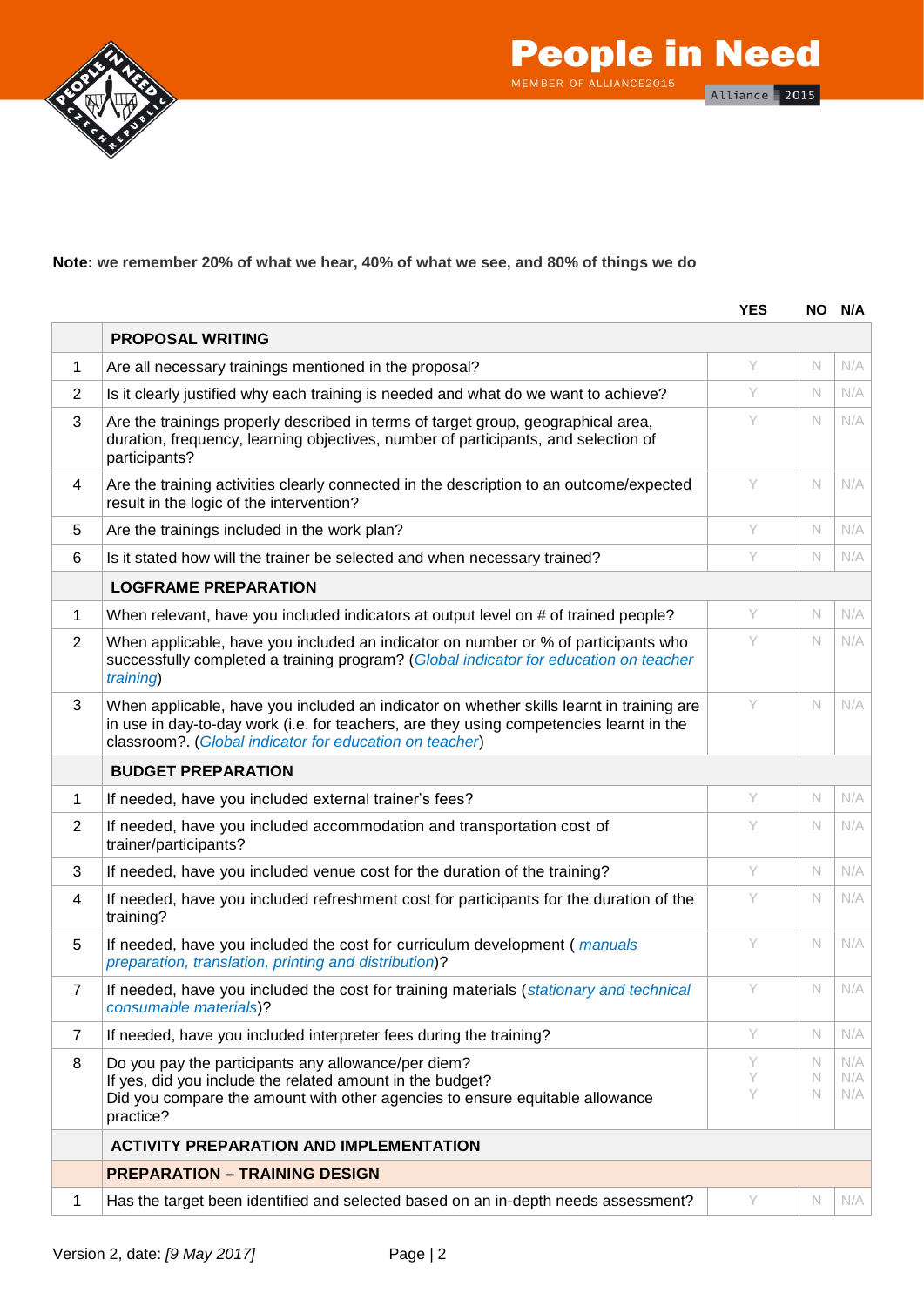

 $\overline{\phantom{a}}$ 

| $\overline{2}$ | Have you clearly established transparent and needs-based community participants'<br>selection criteria? (Consider, if applicable, gender balance and including people with<br>disability)                                                                                                                                | Υ | $\mathbb N$ | N/A |
|----------------|--------------------------------------------------------------------------------------------------------------------------------------------------------------------------------------------------------------------------------------------------------------------------------------------------------------------------|---|-------------|-----|
| 3              | Have you considered working with and improving the capacities and incentives of local<br>actors (e.g. local service providers, government extension agents, private sector<br>actors) to provide training and ongoing extension support?                                                                                 | Y | $\mathbb N$ | N/A |
| 4              | Have you prepared a ToR for the trainer and got approval from your supervisor?                                                                                                                                                                                                                                           | Y | $\mathbb N$ | N/A |
| 5              | Have you selected the trainer considering his/her experience, his/her technical<br>knowledge, his/her ability to prepare training material, his/her facilitation skills to<br>ensure proper participations and learning and with respect of the participants (age,<br>gender, ethnicity/language/religious groups, etc)? | Y | N.          | N/A |
| 6              | Did you choose suitable training methods, taking into account the character of training<br>and background of participants (literate or illiterate, age, sex, special needs, level of<br>experience and knowledge, learning styles)?                                                                                      | Y | $\mathbb N$ | N/A |
| $\overline{7}$ | Did you prepare a detailed schedule for the training per each session?                                                                                                                                                                                                                                                   | Y | $\mathbb N$ | N/A |
| 8              | Have you planned for enough practical activities to familiarize with the topic and apply<br>the knowledge acquired during the training sessions?                                                                                                                                                                         | Y | N.          | N/A |
| 9              | Are the sessions organized in a logical order?                                                                                                                                                                                                                                                                           | Y | $\mathbb N$ | N/A |
| 10             | Have you prepared an observation tool to monitor whether skills learnt in training will<br>be in use in day-to-day work?                                                                                                                                                                                                 | Y | N.          | N/A |
|                | <b>PREPARATION - CURRICULUM DEVELOPMENT</b>                                                                                                                                                                                                                                                                              |   |             |     |
| 1              | Have you clearly defined the topics, the content and the learning objectives of the<br>training?                                                                                                                                                                                                                         | Υ | N           | N/A |
| 2              | Are the topics and the content specific, relevant and useful to participants?                                                                                                                                                                                                                                            | Y | N.          | N/A |
| 3              | Is the curriculum competence-based? (A competency-based curriculum is a<br>curriculum that emphasizes what learners are expected to do rather than mainly<br>focusing on what they are expected to know.)                                                                                                                | Y | N.          | N/A |
| 4              | Did you choose adequate training content taking into account the training character<br>and the participants' background (literate or illiterate, age, sex, special needs, level of<br>experience and knowledge, learning styles)?                                                                                        | Y | $\mathbb N$ | N/A |
| 5              | Did you include all necessary and relevant reference materials?                                                                                                                                                                                                                                                          | Y | $\mathbb N$ | N/A |
| 6              | Have you translated and proof-read the training materials?                                                                                                                                                                                                                                                               | Y | $\mathbb N$ | N/A |
| $\overline{7}$ | Have you prepared a pre and post training tests or other assessment instruments?                                                                                                                                                                                                                                         | Y | $\mathbb N$ | N/A |
| 8              | Have you included feedback mechanism into the training design? (i.e. to check that<br>feedback will be gathered throughout the training and there is a system in place for<br>addressing this feedback to improve the quality)                                                                                           | Y | N           | N/A |
| 9              | Have you defined criteria for successful completion of the training? (minimum<br>attendance, minimum score in the post-training test, demonstration of acquired<br>knowledge, etc.)                                                                                                                                      | Y | $\mathbb N$ | N/A |
| 10             | If needed, have you designed the certificate of completion?                                                                                                                                                                                                                                                              | Y | $\mathbb N$ | N/A |
|                | <b>PREPARATION - LOGISTICS</b>                                                                                                                                                                                                                                                                                           |   |             |     |
| 1              | Did you consider when to schedule the training to maximize cost and time efficiency<br>and maximize the chances that participants will attend the entire training (all in once,<br>during weekends, during certain days and time of the day)?                                                                            | Y | N           | N/A |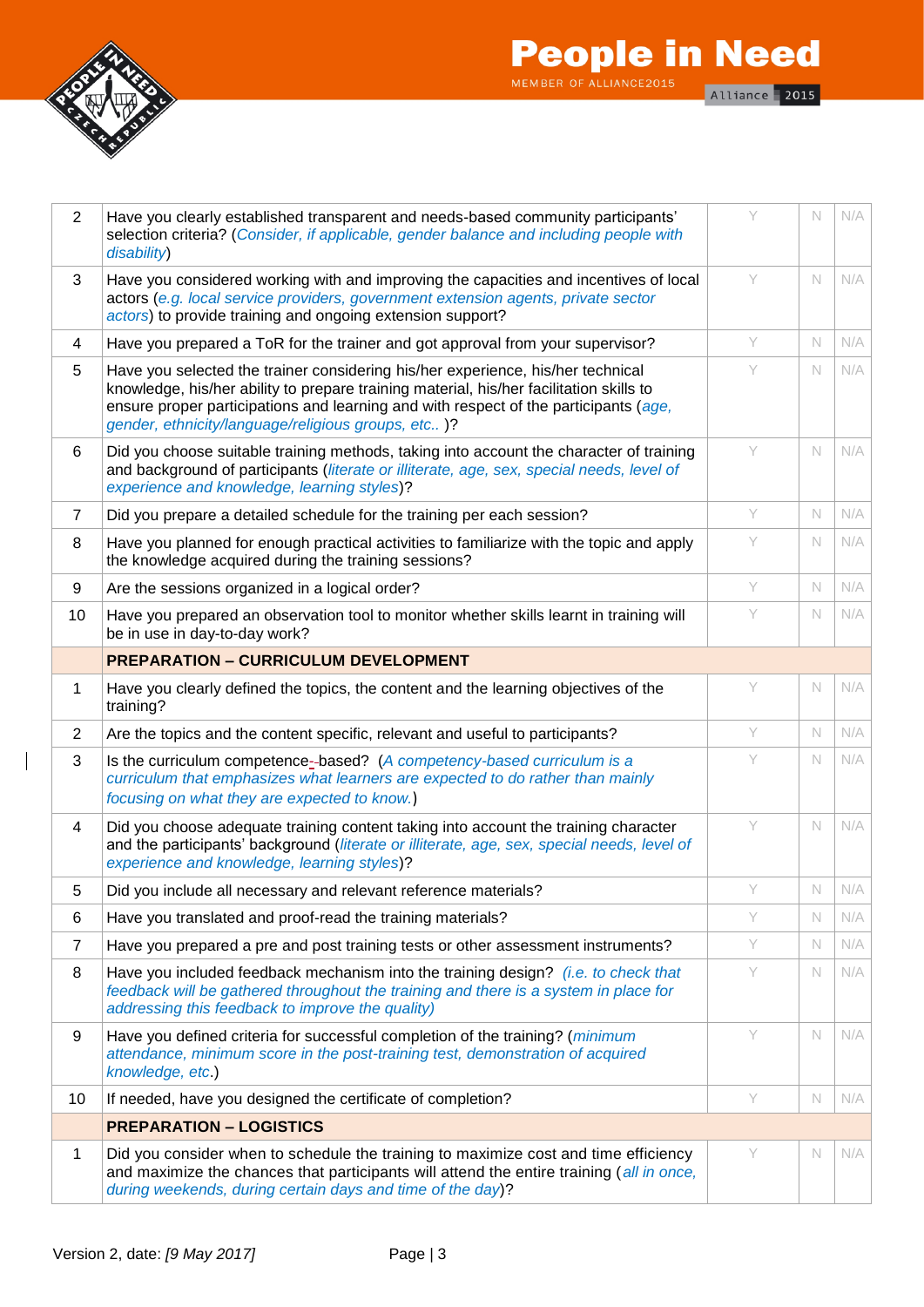

 $\overline{\phantom{a}}$ 

# **People in Need** Alliance 2015

| 2              | Has the venue been identified?<br>Is it safe and convenient (enough space, not too hot/cold, clean, equipped with gender<br>separated WASH facilitates, etc.) ?                                                         | Y<br>Y | N<br>N           | N/A<br>N/A |
|----------------|-------------------------------------------------------------------------------------------------------------------------------------------------------------------------------------------------------------------------|--------|------------------|------------|
| 3              | When necessary, have you organized transportation and accommodation for the<br>trainer and participants?                                                                                                                | Y      | N                | N/A        |
| 4              | Did the participants confirm their attendance and have you updated other team<br>members and venue organizers with the final number?                                                                                    | Y      | $\mathbb N$      | N/A        |
| 5              | When planned, have you organized the refreshment (coffee break, lunch)?                                                                                                                                                 | Y      | $\mathbb N$      | N/A        |
| 6              | Have you prepared enough copies of necessary training materials (handouts, training<br>program, flipchart, markers, projector, stationary for group activities, demo plot, tools<br>for practical demonstration)?       | Y      | $\mathbb N$      | N/A        |
| $\overline{7}$ | Have you printed the attendance list with PIN and relevant donor logos?                                                                                                                                                 | Y      | $\mathbb N$      | N/A        |
| 8              | When necessary, have you hired a translator for training materials and for the<br>training sessions?                                                                                                                    | Y      | N.               | N/A        |
| 9              | If planned, have you printed the certificates with proper logos as per donor<br>requirement in terms of visibility?                                                                                                     | Y      | $\mathbb N$      | N/A        |
| 10             | Has the training venue been fit with PIN and donor logos, project name, and relevant<br>visibility materials (banners etc.) (if applicable)?                                                                            | Y      | N                | N/A        |
| 11             | Has the trainer signed the child safeguarding Policy?<br>Is the trainer aware about the consequences of breaching the Policy?                                                                                           | Υ<br>Y | N<br>$\mathbb N$ | N/A<br>N/A |
|                | DURING THE TRAINING (for trainer and for M&E staff)<br>This section can be printed out and used by the trainer as a reminder checklist or by PIN education field<br>officers to monitor the training quality            |        |                  |            |
| 1              | Is the group size adequate to the topic?<br>Ideally 20-25 participants per group.                                                                                                                                       | Y      | $\mathbb N$      | N/A        |
|                |                                                                                                                                                                                                                         |        |                  |            |
| 2              | Is the group composition gender and age appropriate?<br>Groups contain participants of similar knowledge and if contextually required also of<br>the same sex.                                                          | Y      | N                | N/A        |
| 3              | Has the trainer introduced the training and related learning objectives?                                                                                                                                                | Y      | $\mathbb N$      | N/A        |
| $\overline{4}$ | Has the trainer evocated the previous knowledge and background of participants and<br>their expectations? (this can be done by written pre-training test and questionnaire or by<br>open conversation)                  | Y      | $\mathbb N$      | N/A        |
| 5              | Does the trainer use concrete examples from real life, relatable to the participants?                                                                                                                                   | Y      | N                | N/A        |
| 6              | Does the trainer engage all participants?<br>E.g. if a trainee is passive, does not participate in an activity or look withdrawn, the<br>trainer attends to his/her needs and tries to encourage his/her participation. | Y      | N                | N/A        |
| $\overline{7}$ | Does the trainer create conducive environment to sharing participants'<br>experience/knowledge/tradition?                                                                                                               | Y      | $\mathbb N$      | N/A        |
| 8              | Does the trainer check the participants' learning progress throughout the training?<br>(when possible nice websites can be used, e.g. https://kahoot.com/)                                                              | Y      | $\mathbb N$      | N/A        |
| 9              | Does the trainer use visual and auditory aids to support participants' learning?                                                                                                                                        | Y      | N                | N/A        |
| 10             | Does the trainer use adequate practical activities to facilitate learning by doing?                                                                                                                                     | Y      | N                | N/A        |